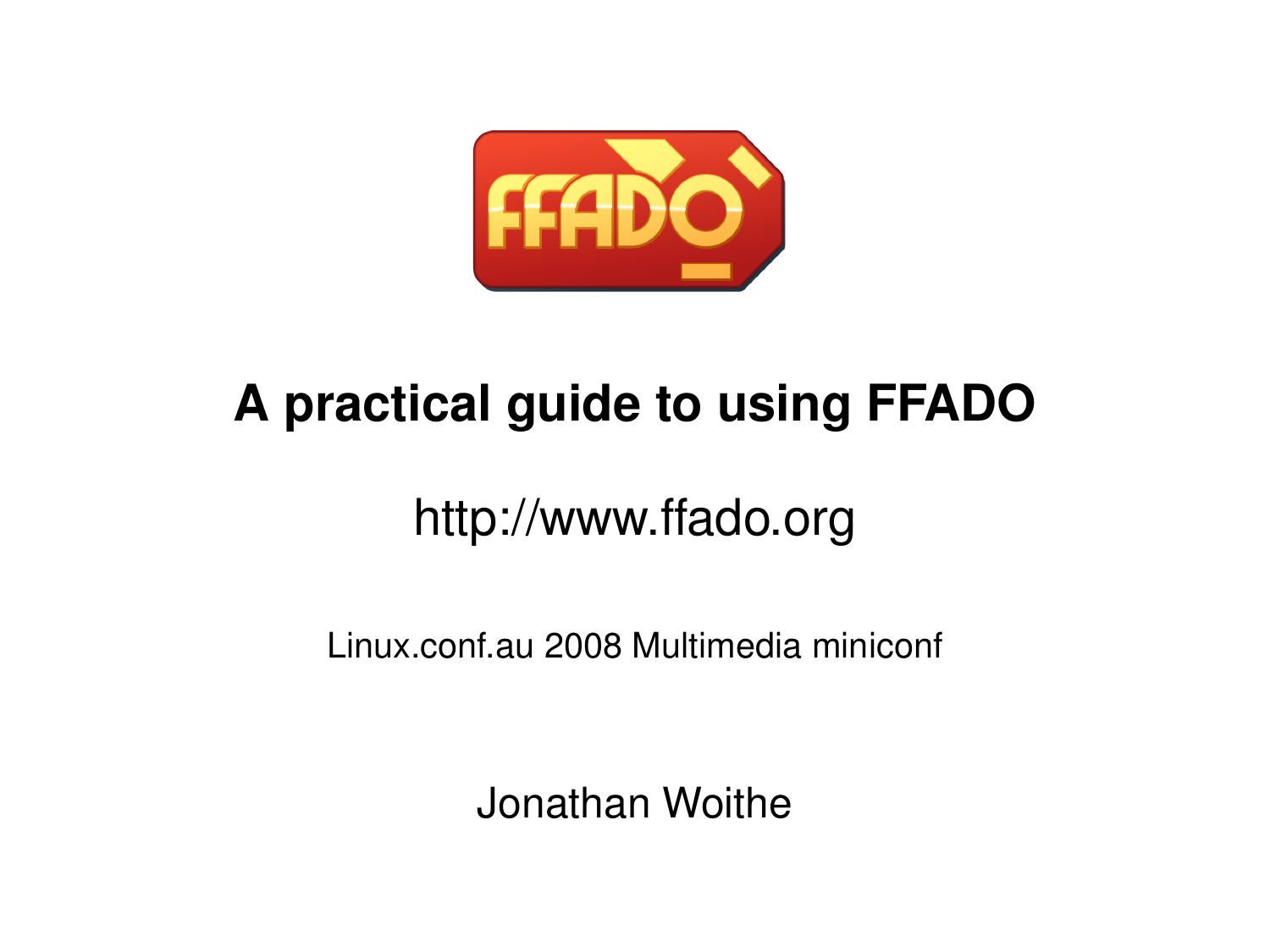# **1 Tutorial outline**

- The FFADO project
- FFADO technicalities
- Prerequisites
- Using FFADO
- Hints and tips
- Current status
- Helping FFADO
- Acknowledgements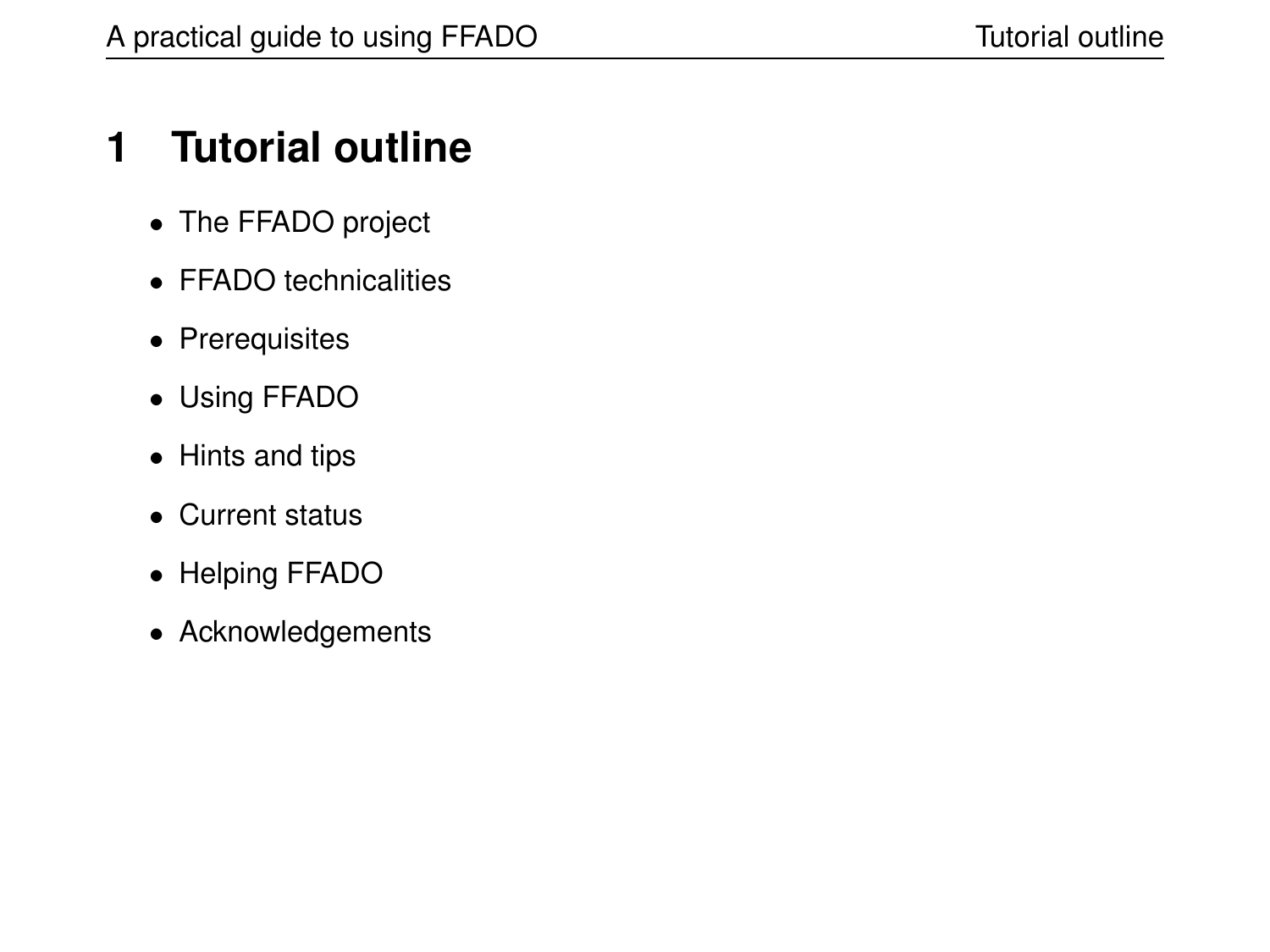# **2 The FFADO project**

- FFADO: Free Firewire Audio Drivers for Linux
- Allows Linux software to use firewire audio devices via JACK
- Originally known as "FreeBob", in reference to the "BeBob" platform used for some devices
- Renamed FFADO to be more vendor neutral after Freebob 1.0 release to reflect wider variety of devices being supported
- Hense the "first" FFADO release will be v2.0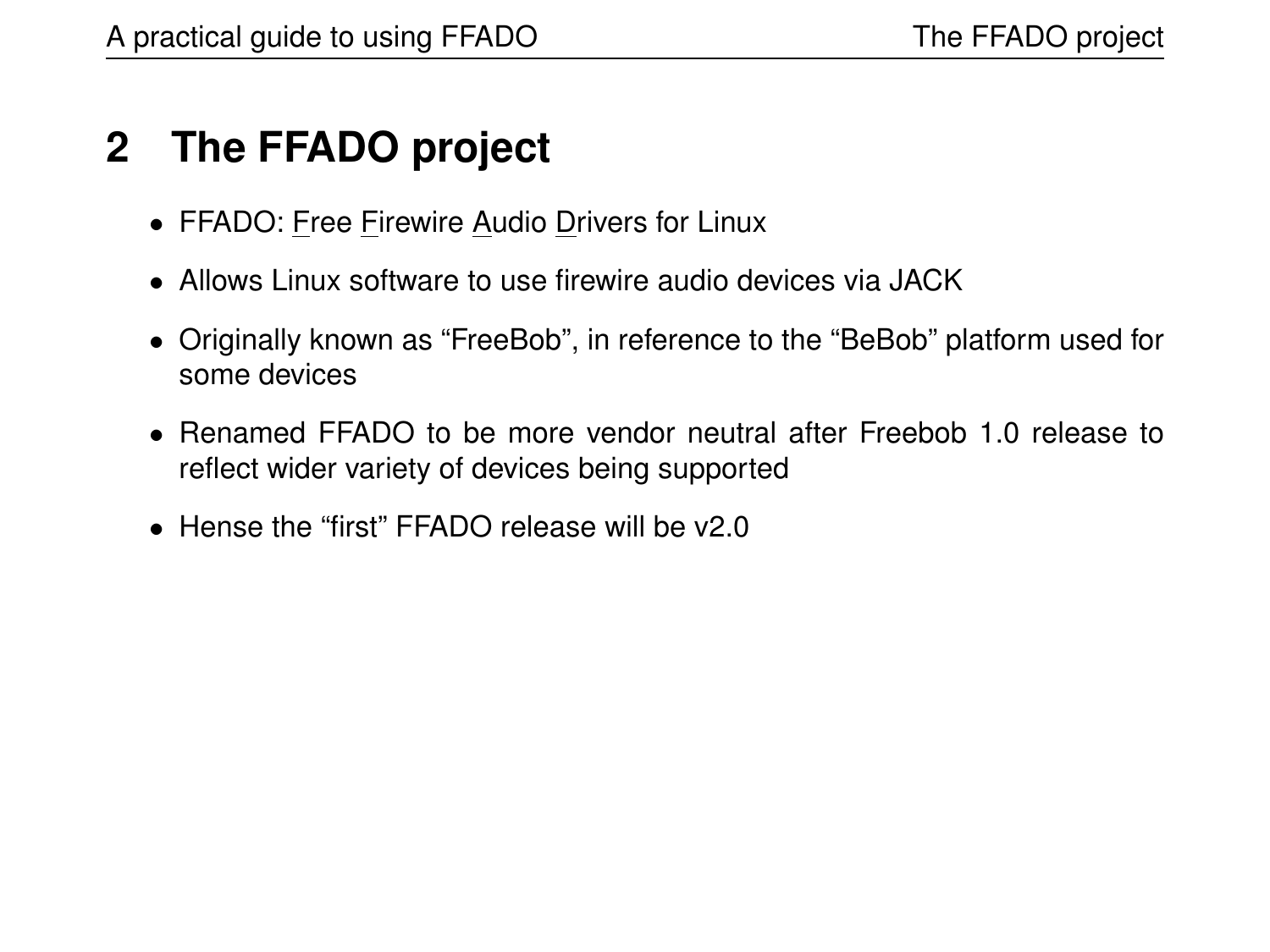# **3 FFADO technicalities**

- Come to "FFADO: firewire audio for Linux" on Wednesday. :-)
- This talk is focused on the practical details of running FFADO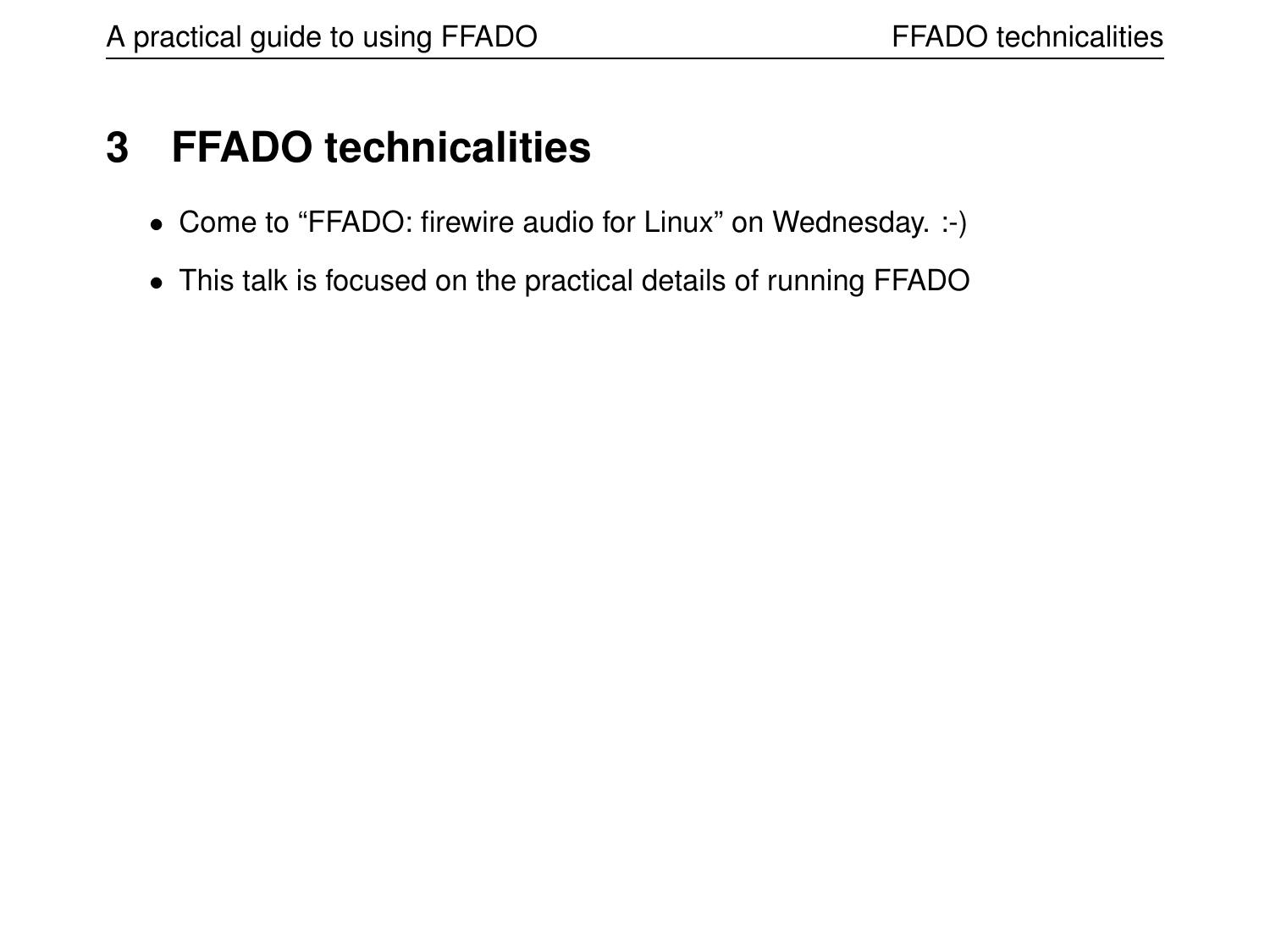# **4 Prerequisites**

- A modern JACK (0.112 seems to work well)
- User access to realtime (RT) scheduling (PAM, set\_rlimits)
- $\bullet$  libraw1394 (v1.2.1 or later)
- libiec61883 (v1.1.0 or later)
- dbus-1 (for mixer data transport)
- libxml++2 (perhaps to be removed in future)
- OPTIONAL: RT-patched kernel

To use the optional (but useful) device GUI mixer application:

- Qt (version 4.x perferred)
- Qt Python bindings (PyQt)
- dbus-python bindings
- SIP (if compiling PyQt locally)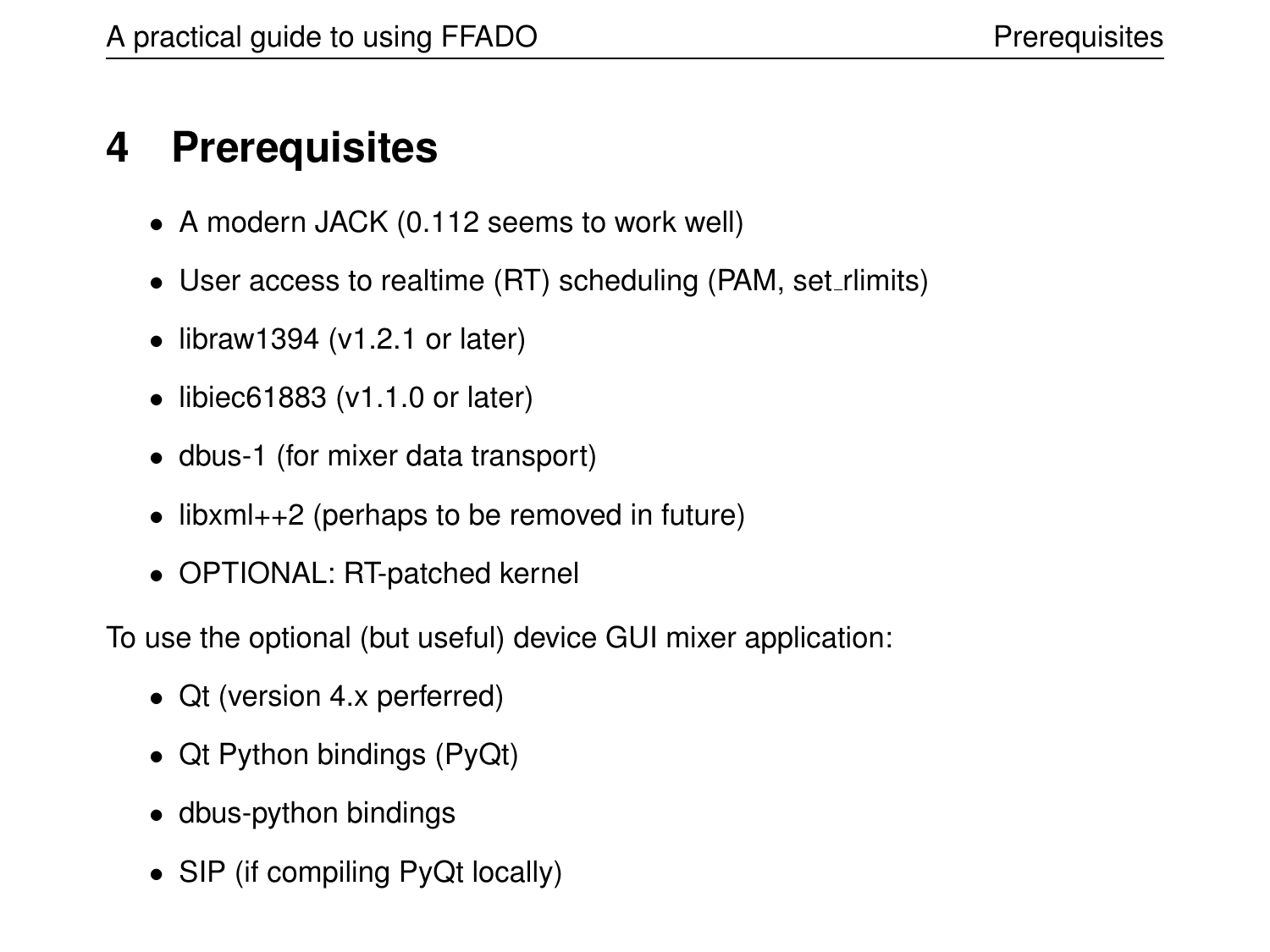#### **4.1 Kernel firewire stack**

- FFADO currently uses the "old" firewire stack (aka ieee1394)
- A future version of FFADO will also be supported under the "new" firewire stack ("juju", aka firewire)
- New kernel firewire stack overcomes many operational and security shortcomings of old stack, but is still under development

#### **4.2 RT-patched kernel**

- Optional needed only for certain setups
- For "high" latency configurations (50 ms buffers), "Low latency desktop" kernel is sufficient
- For low latency (less than 10 ms buffering), RT-patched kernel is currently needed
- Could be set to change threaded IRQ kernel patches should address most of the issues with mainline
- General recommendation: start with standard kernel and run high latency settings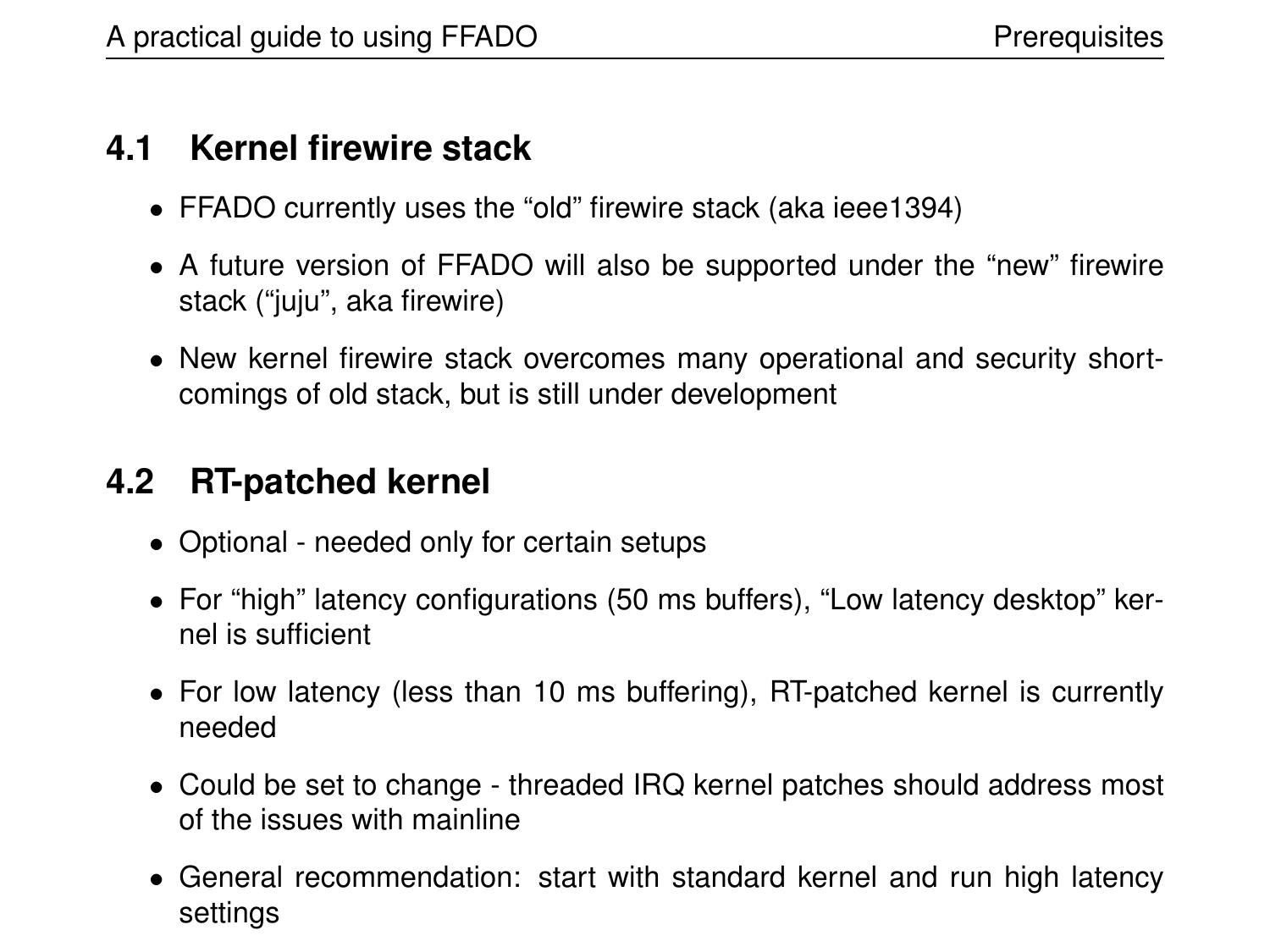#### **4.3 Realtime scheduling**

- Needed to ensure FFADO is scheduled on time to deliver audio data to device
- Two approaches:
	- **–** use PAM's limits.conf to grant elevated privileges to selected users. Eg: @audio - rtprio 100 @audio - memlock 512000
	- **–** use set rlimits to elevate privileges to particular programs run by selected users. Download from http://www.physics.adelaide.edu.au/∼jwoithe/ set\_rlimits-1.3.0.tgz
- Most systems run PAM, so just edit limits.conf
- set\_rlimits can be used on non-PAM systems, or on PAM systems if finer control is needed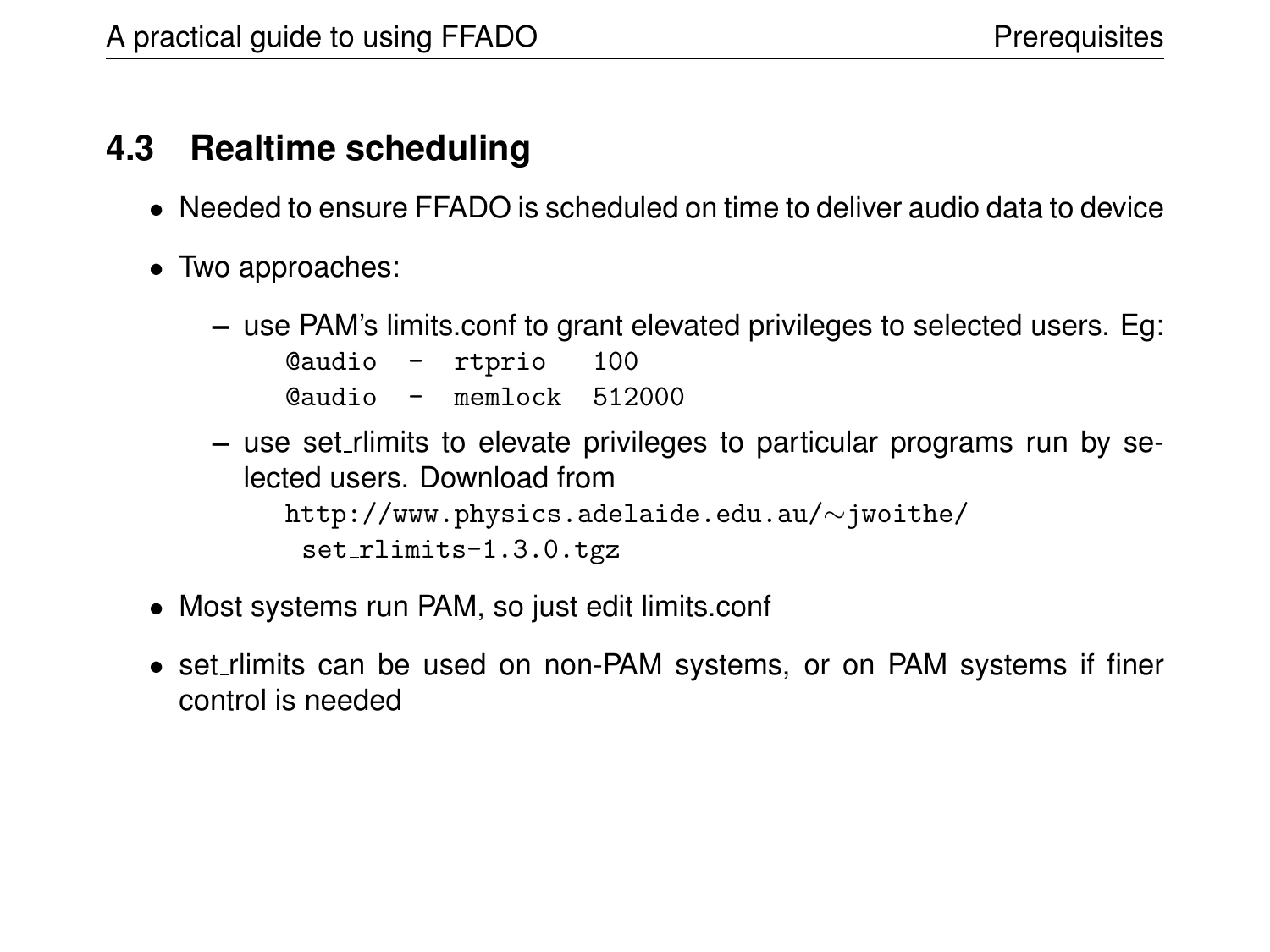#### **4.4 libraw1394**

- Used to provide userspace with access to firewire bus
- Require version 1.3.0 or later
- Most distributions provide this as a package. Ensure the "devel" package (if provided) is also installed
- If compiling locally and using version 2.0 or later, ensure support for old kernel firewire stack is included
- Download from http://www.linux1394.org

#### **4.5 libiec61883**

- Provides low-level protocol support for some firewire audio devices
- Require version 1.1.0 or later
- Most distributions provide this library as a package. Ensure the "devel" package (if provided) is also installed
- Download source from http://www.linux1394.org
- To compile from source, libraw1394 must be installed first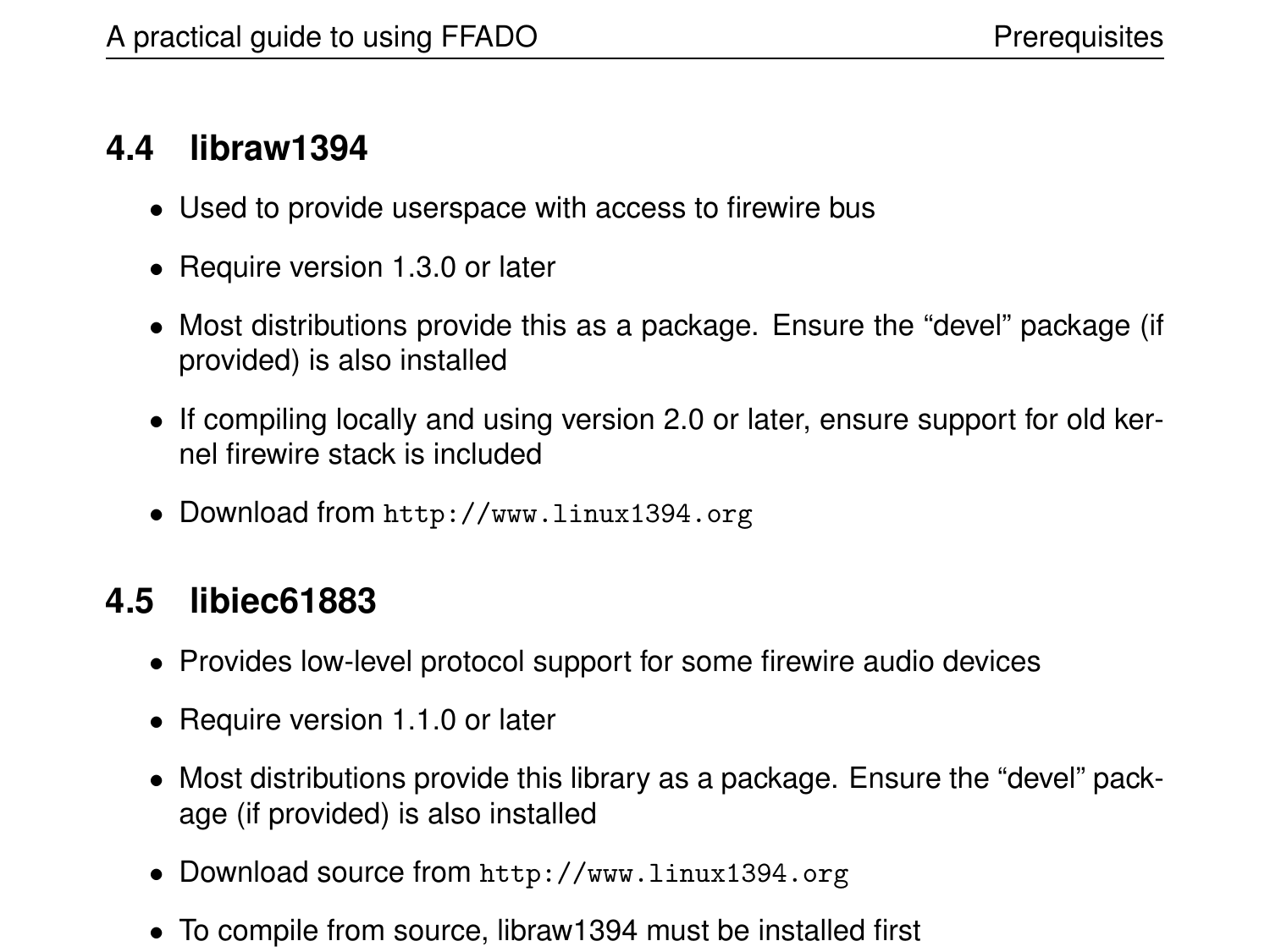#### **4.6 dbus-1**

- dbus is used to provide an interface to device mixers
- every modern distribution includes dbus
- source is available from http://dbus.freedesktop.org

#### **4.7 libxml++2**

- Used to parse configuration files and private cache files
- May be replaced in later FFADO versions
- For now version 2.6.13 or later is required
- Available as a package in most distributions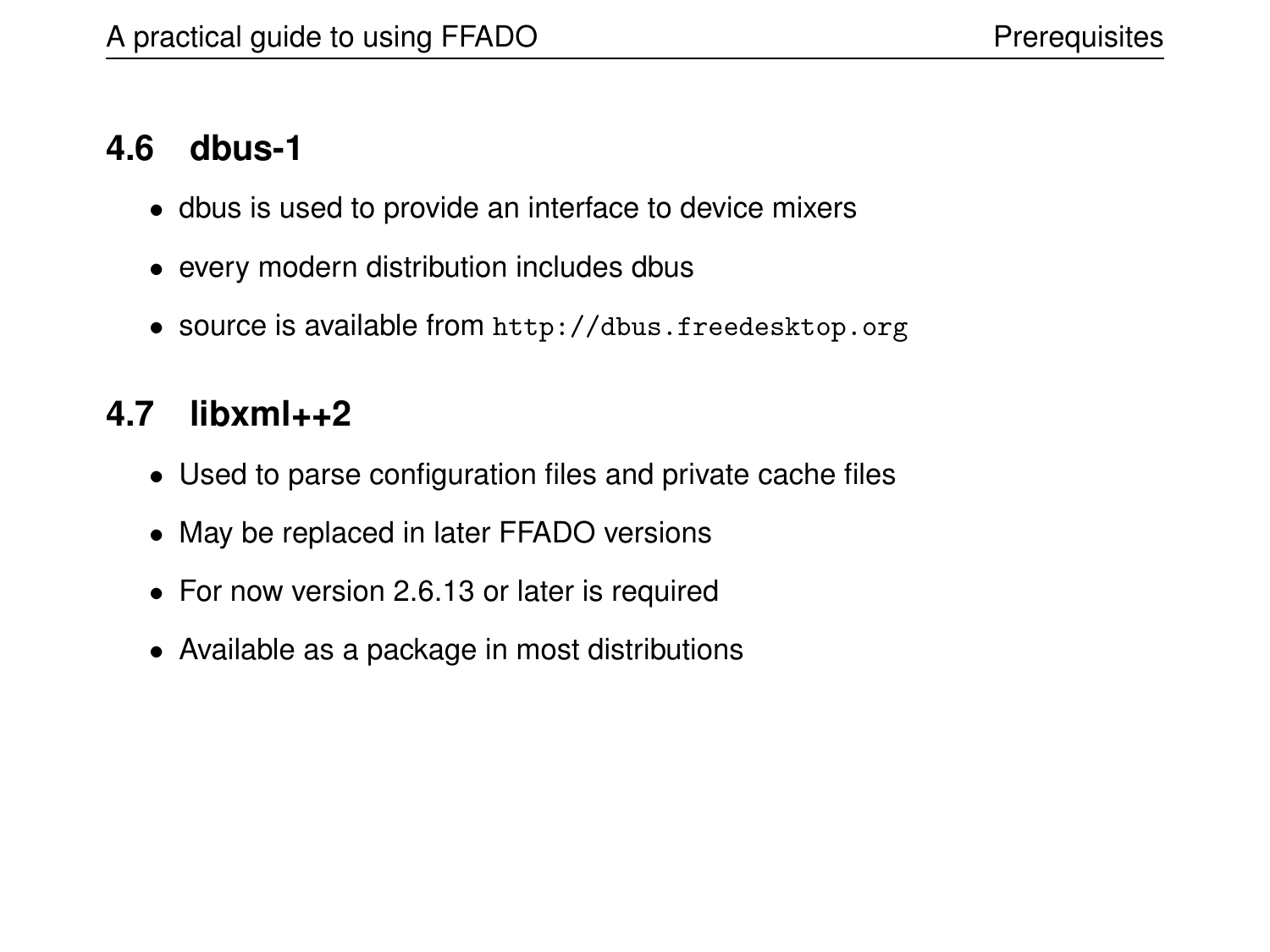#### **4.8 JACK**

- Download from http://www.jackaudio.org
- Both JACK1 and JACK2 (aka JACKmp) are supported by FFADO backend
- FFADO must be compiled and installed before compiling JACK
- For JACK, versions 0.112 and 0.115.7 are known to be good. Generally latest SVN is ok.
- For JACK2, svn revision 3136 or later should be used.

#### **4.9 dbus-python**

- The included optional mixer GUI is written in python
- dbus-python is required to gain access to mixer data provided by FFADO driver
- Source code is at http://dbus.freedesktop.org/releases/dbus-python/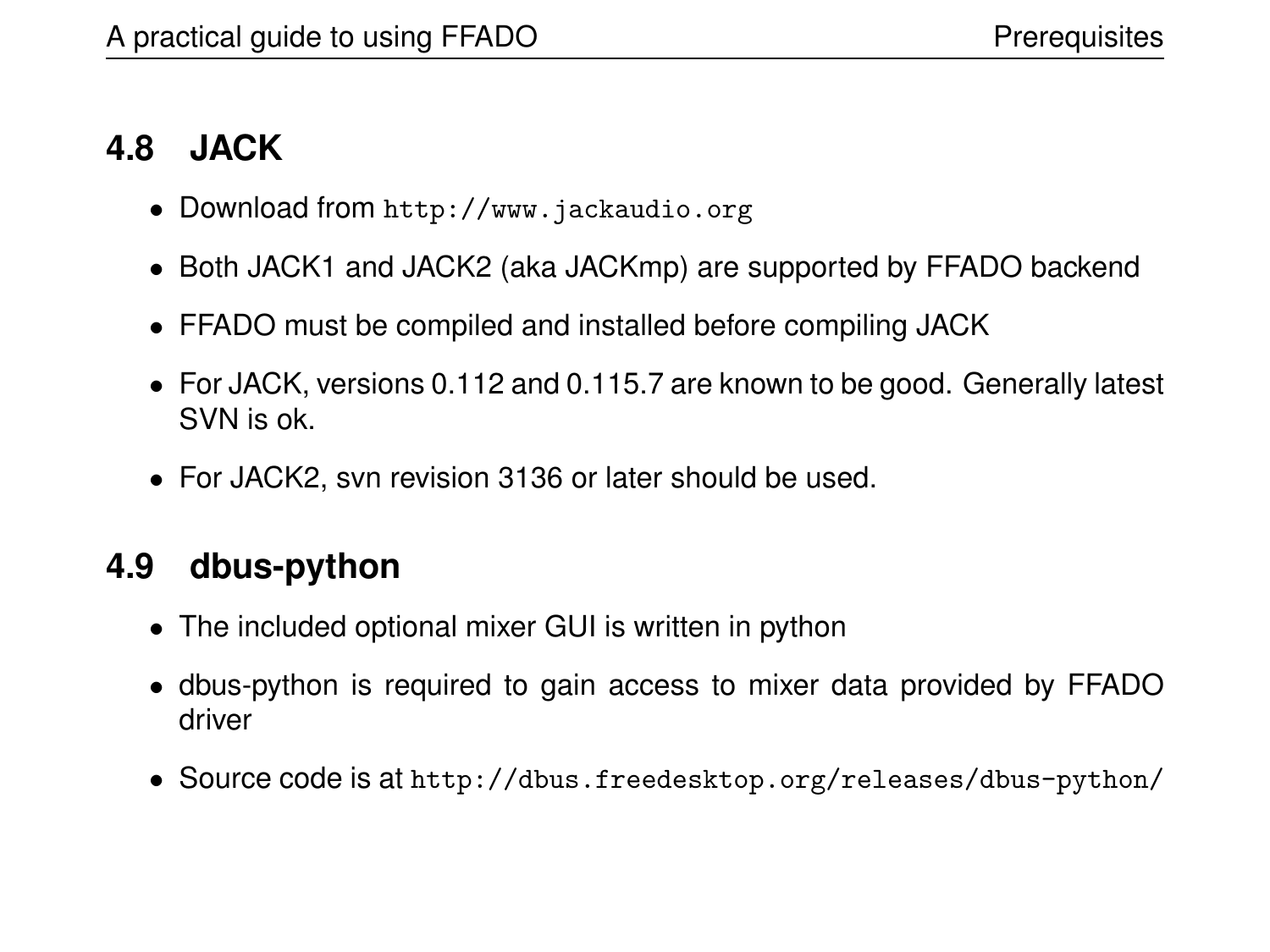#### **4.10 Qt**

- Used by the optional mixer GUI application
- Qt4 is preferred
- A Qt3-based mixer is included but it is officially deprecated and no longer kept up to date
- Qt4 framework provides more flexible environment. For example, mixers can appear or disappear dynamically as devices are added or removed from the system.

#### **4.11 SIP**

- Needed only if compiling PyQt locally
- Download from http://www.riverbankcomputing.co.uk/sip/index.php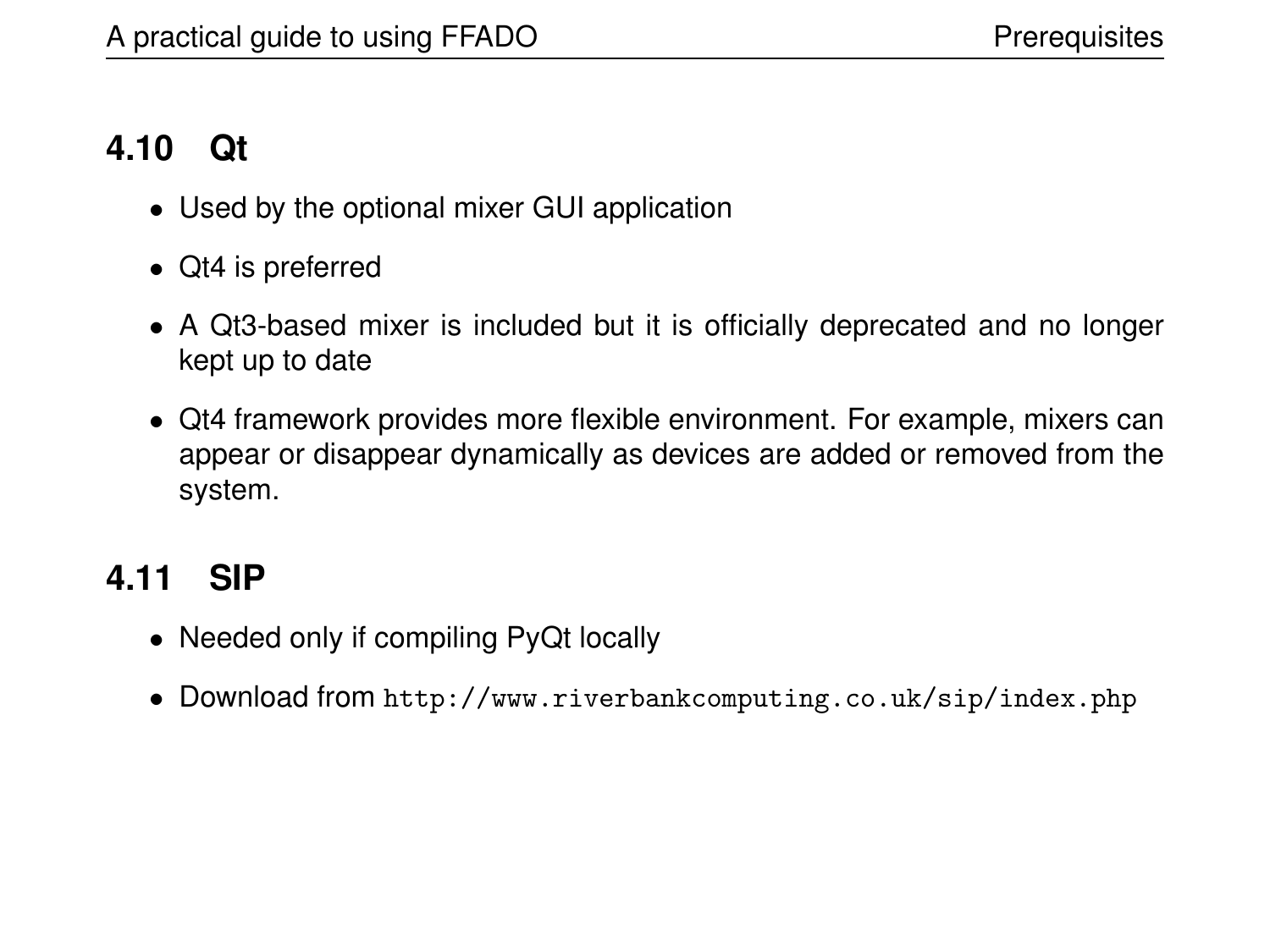#### **4.12 PyQt (Qt Python bindings)**

- Used by the optional mixer GUI application
- Available in many distributions
- Source is at http://www.riverbankcomputing.co.uk/pyqt/
- Ensure PyQt version matches the Qt version in use (3.x for Qt3, 4.x for Qt4)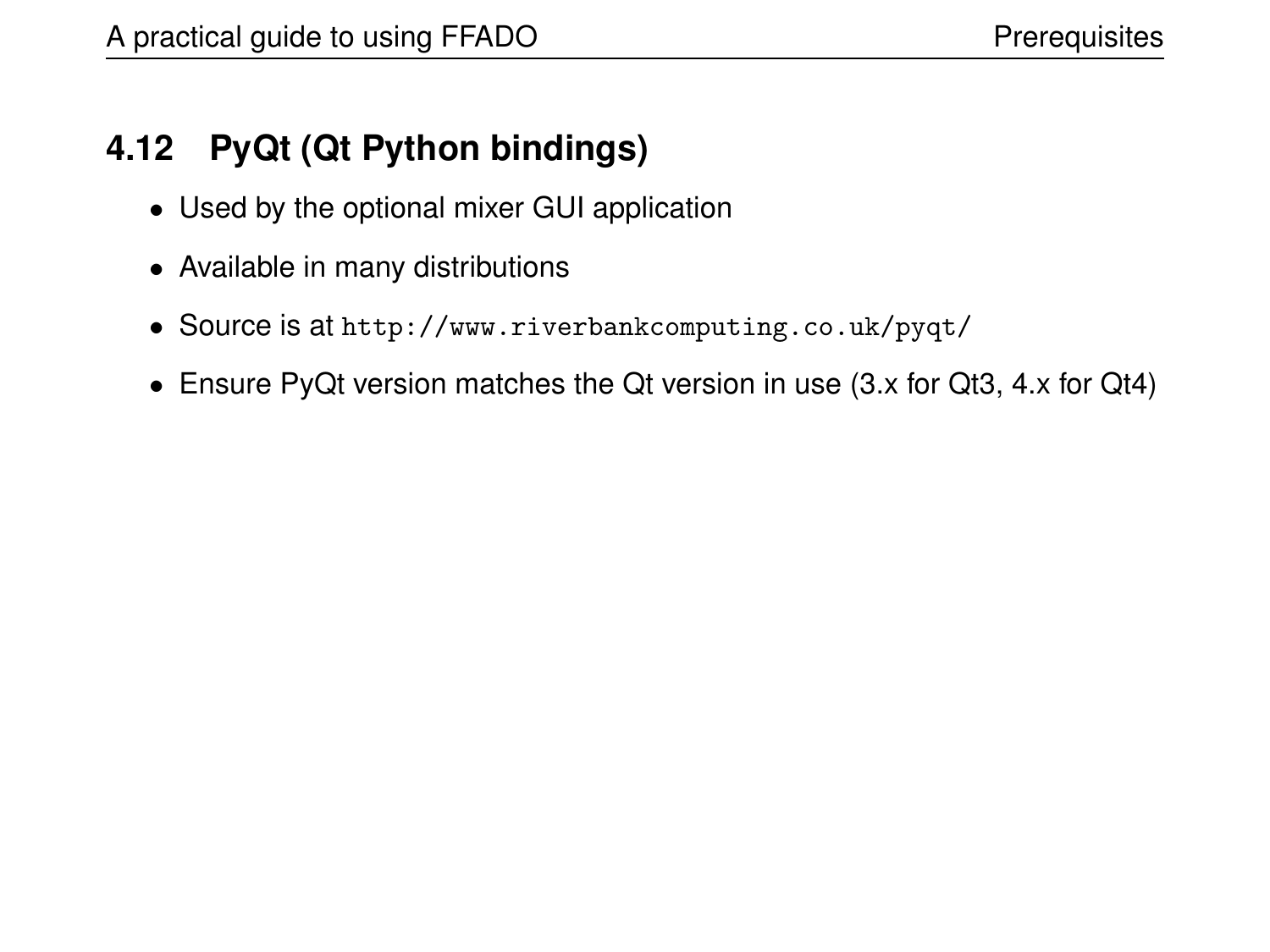# **5 Using FFADO**

#### **5.1 Interfacing to audio systems**

- FFADO provides a JACK backend driver
- Both JACK and JACKmp (aka JACK2) are supported
- Userspace ALSA driver is planned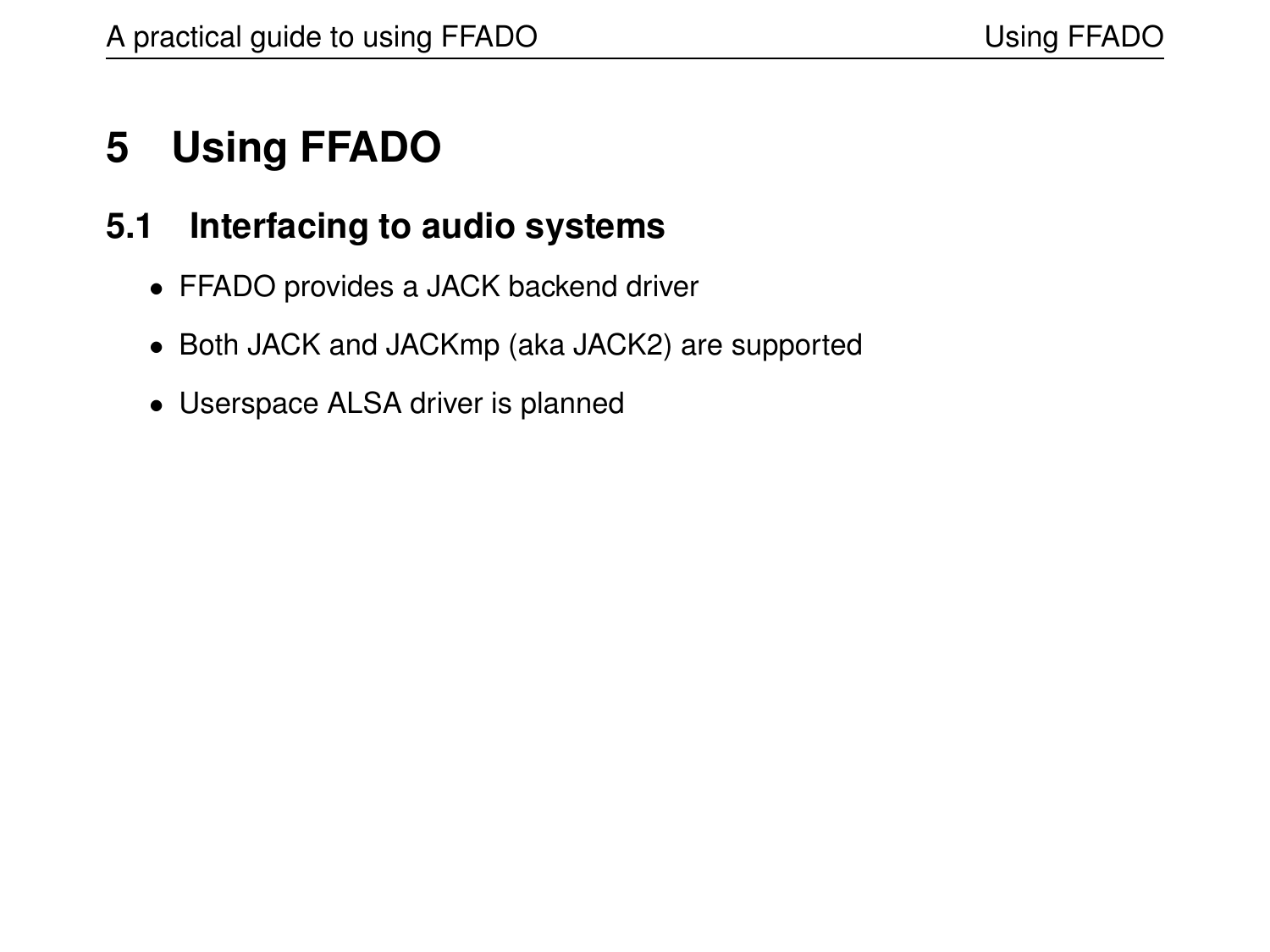#### **5.2 Running (via JACK)**

• OPTIONAL: boost priority of firewire IRQ handler: chrt -f -p 72 'pidof "IRQ 21"'

Not as effective as it could be due to scheduling prioritisation issues within the kernel firewire stack (eg: each traffic type has own softirq tasklet but all run at same priority).

- Run JACK "normally" but use "firewire" driver: set\_rlimits jackd -R -P60 -dfirewire -r 44100 -p1024 -n4
- Audio I/Os now accessible via JACK in the usual way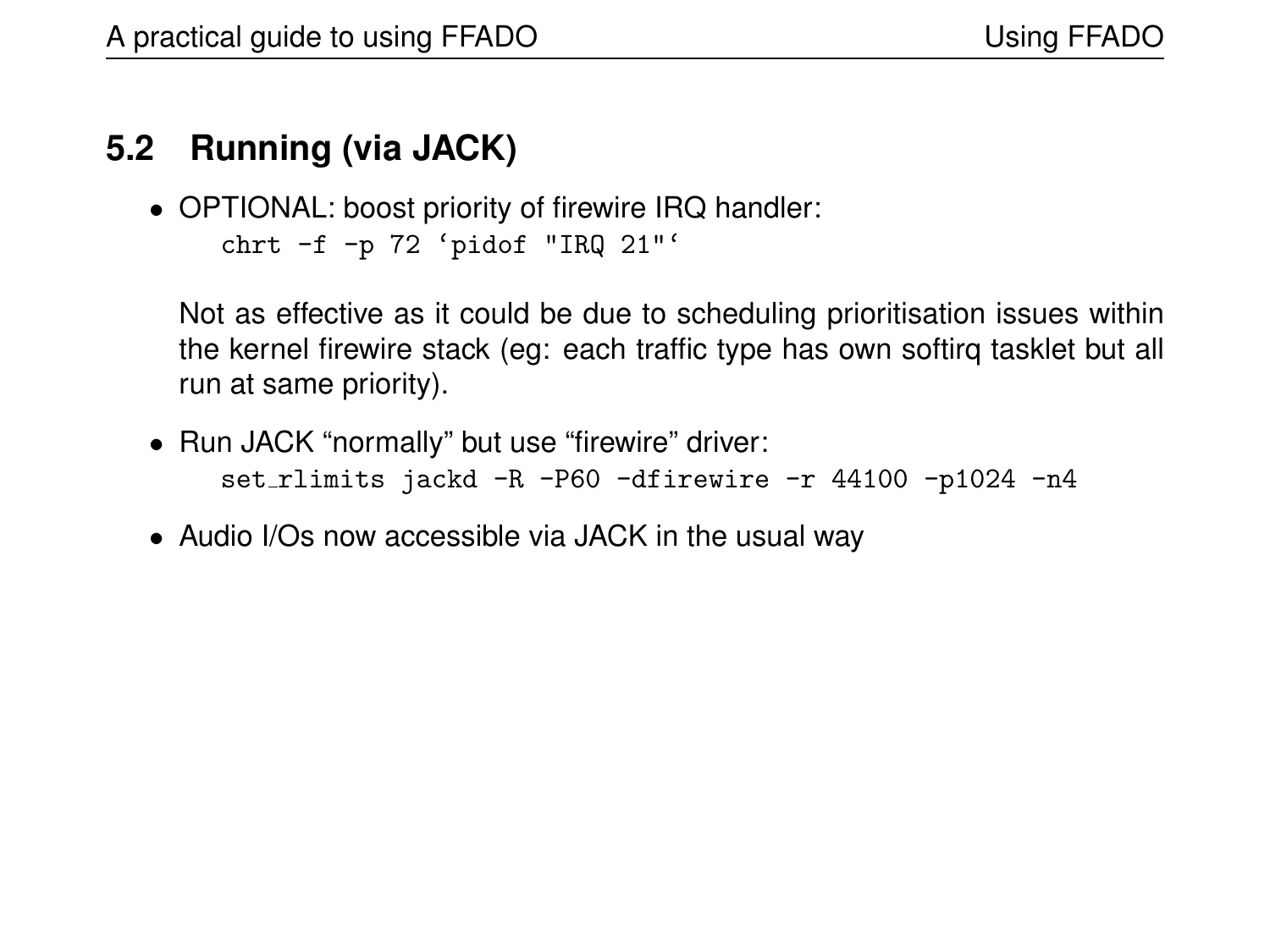# **6 Hints and tips**

- Running audio over firewire needs "good" firewire chipset in PC (applicable to all OSes)
	- **–** Anything by Texas Instruments is good
	- **–** All but the most recent VIA chipsets can give trouble
	- **–** Ricoh chipsets are patchy
	- **–** Possible issues with some SiS chipsets
- Start with conservative (higher latency) jack setups (eg:  $-n$  4  $-p$  1024)
- User running jackd must be able to access /dev/raw1394 for read-write. Perhaps use video group for this.
- Binary Nvidia and ATI video drivers have caused problems on some systems - especially if IRQ is shared by video and ieee1394
- USB action can upset FFADO due to kernel scheduling issues. Should be fixed with threaded IRQs in the kernel.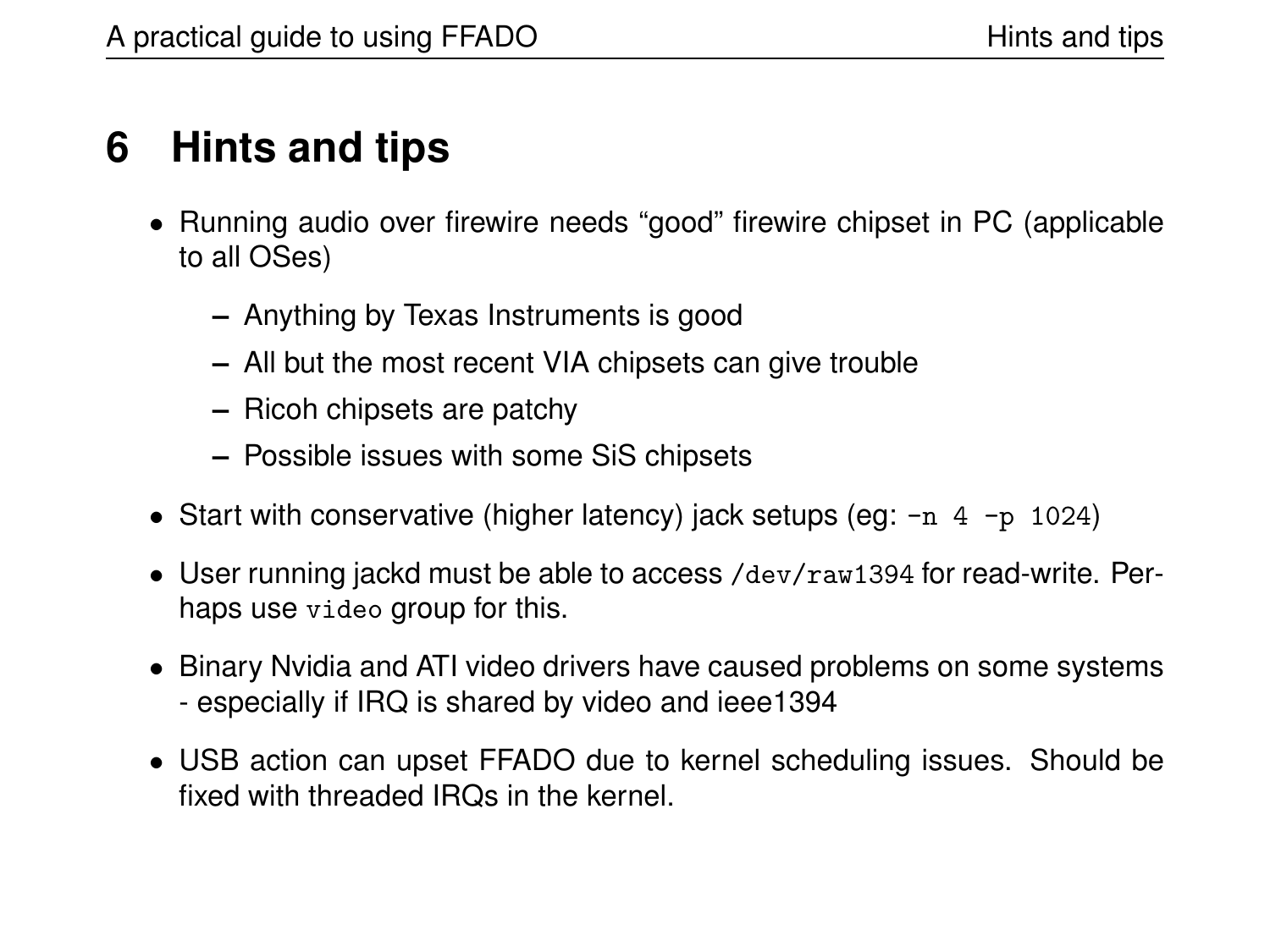# **7 Current status**

- Currently running "release candidates" for FFADO 2.0
- Release date: Early 2009
- FFADO 2.0 will support:
	- **–** Interfaces based on DM1000 chip: Focusrite Sapphire, Edirol FA-101 & FA-66
	- **–** Some Echo Audiofire devices
	- **–** Some MOTU devices (Traveler, 828Mk2, 896HD, Ultralite)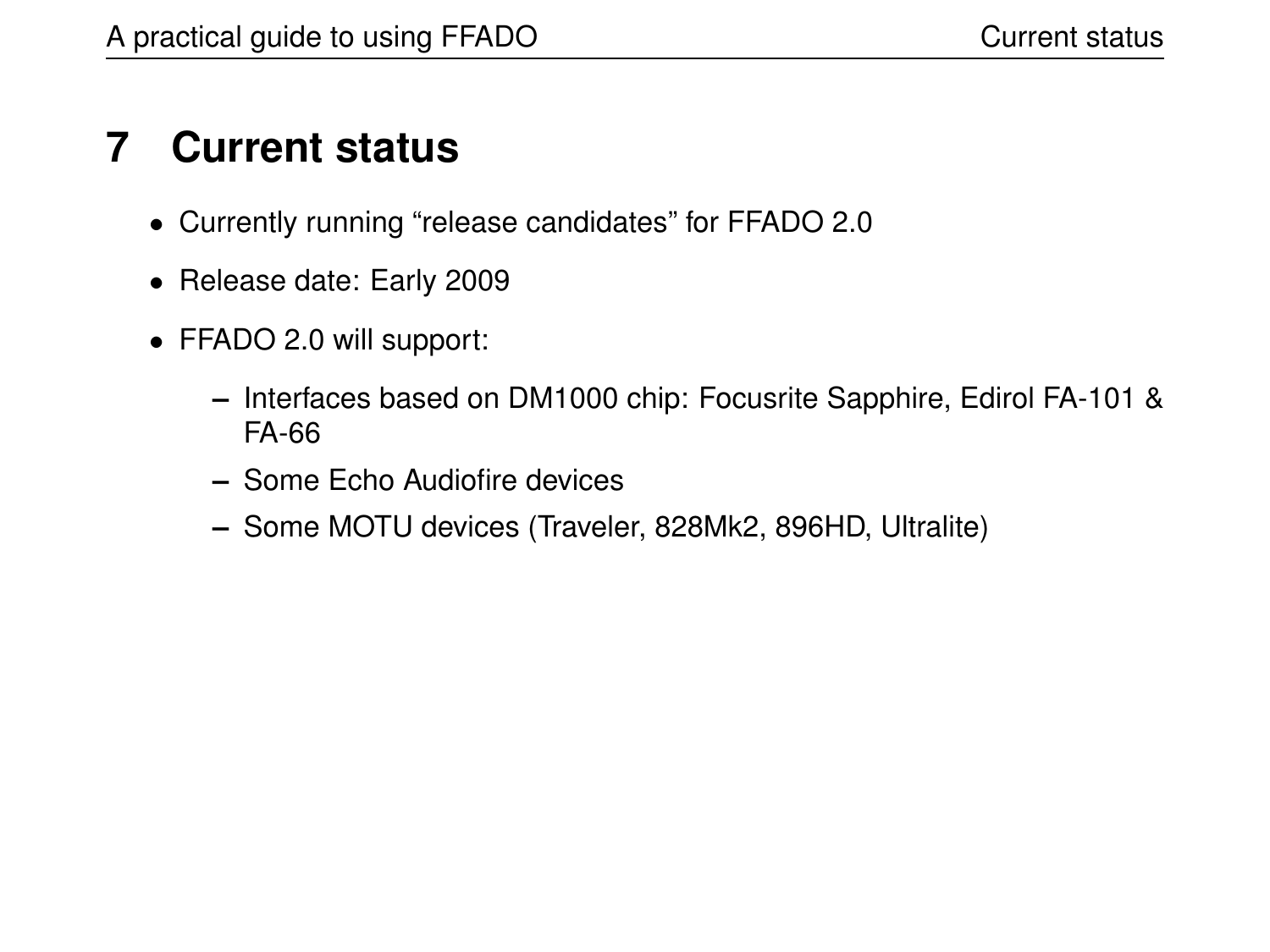# **8 Helping FFADO**

- Purchase devices from FFADO-friendly vendors and tell them their support of FFADO/Linux is why you're purchasing their interface
- Avoid devices from hostile vendors and tell them why you're not buying their devices
- Download beta releases or subversion snapshots and test them
- Donate/lend devices to FFADO developers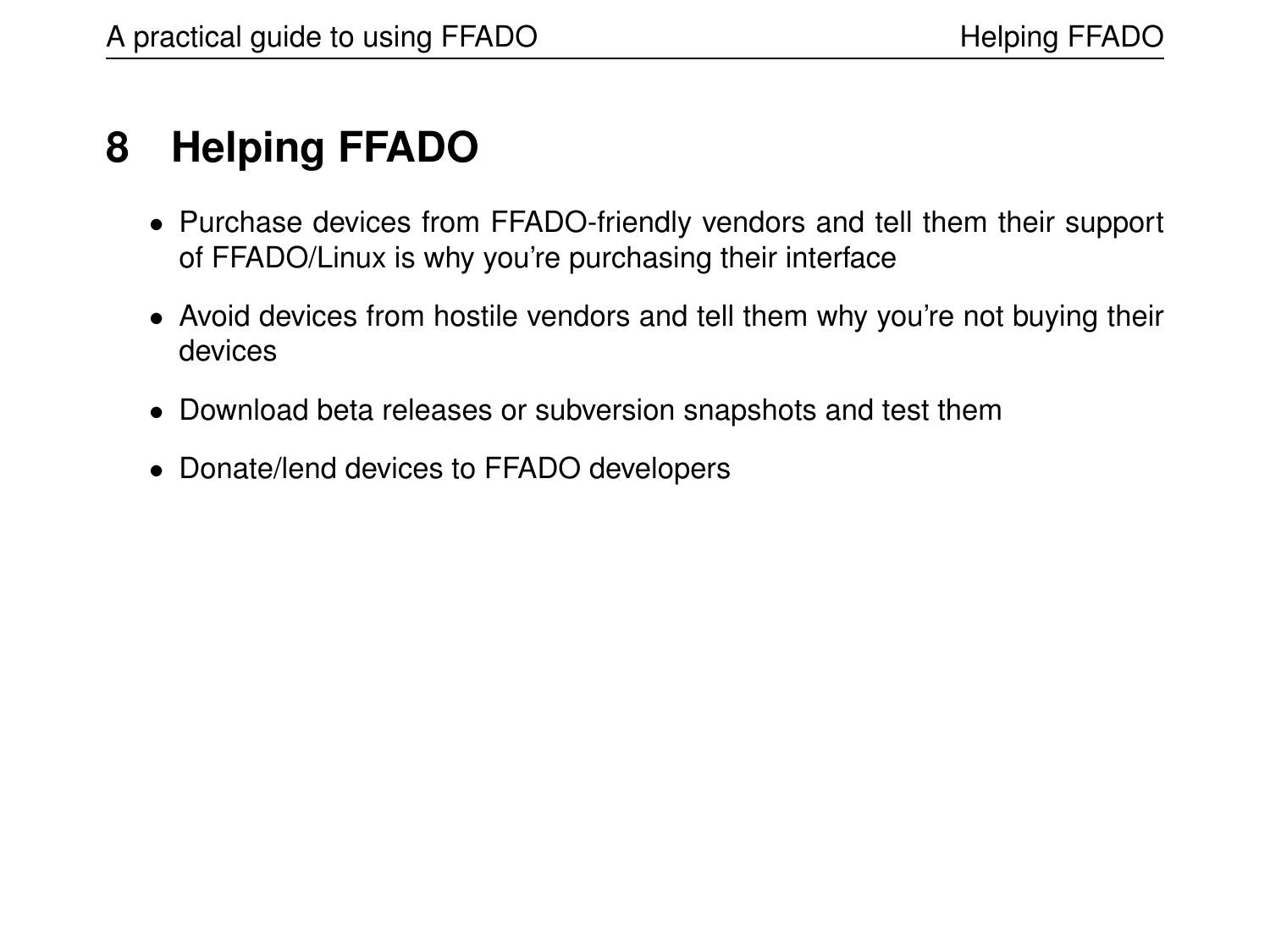### **9 Acknowledgements**

- Fellow primary developers (Daniel Wagner, Pieter Palmers)
- Companies actively supporting FFADO: Echo, ESI, Focusrite, Terratec (now Musonic), Mackie
- Our users, for continued testing and bug reports
- The trademarks of companies referred to thoughout this presentation are acknowledged